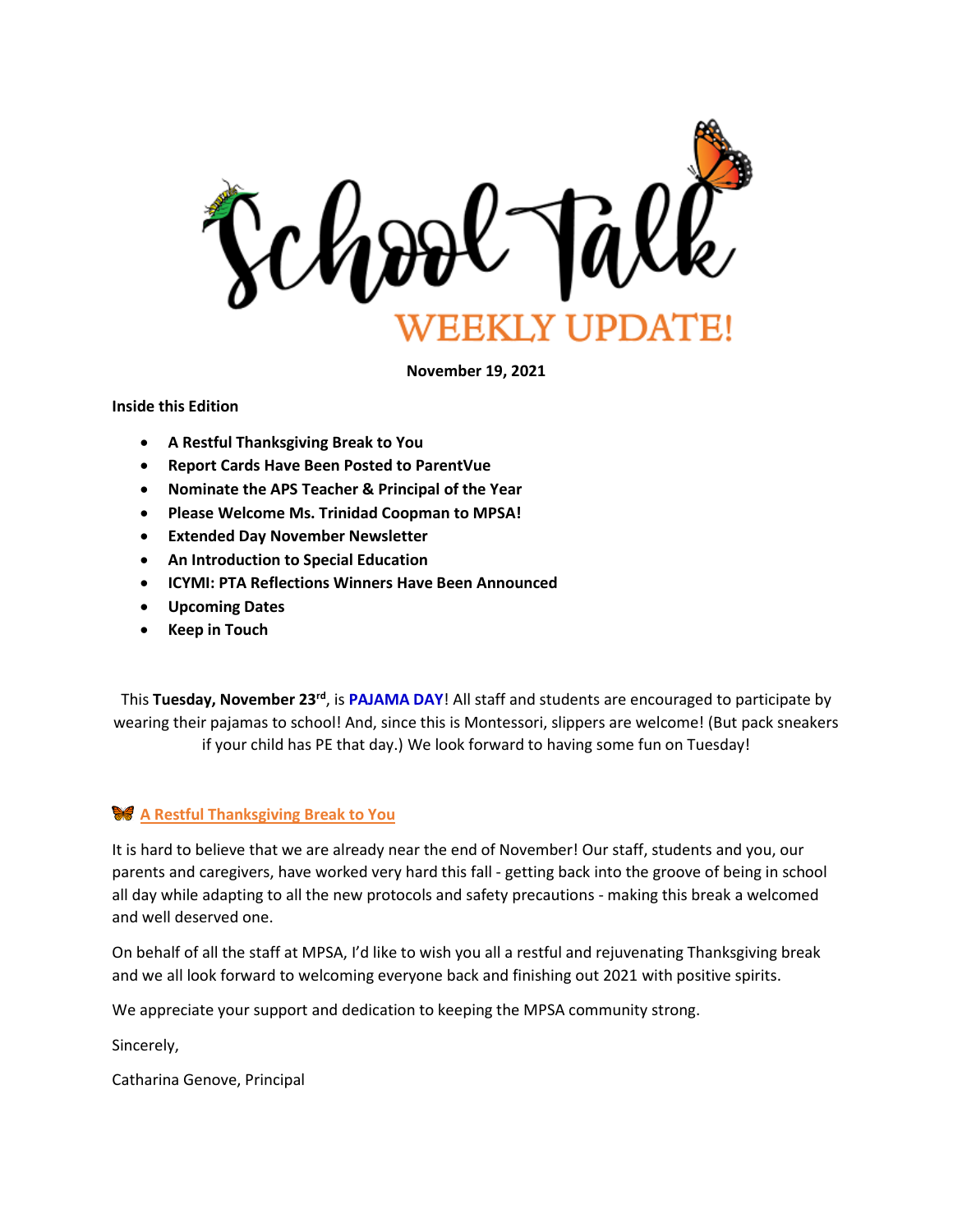# **Report Cards Have Been Posted to ParentVue**

Report cards were uploaded to ParentVue today. A reminder that our PreK students do not receive a report card, and our Kindergartners only receive a report card every semester, not quarter.

Also, a reminder that our report cards look different this year as APS has moved to Standards-Based Instruction. Reports cards will only be digital this year, however, if you would like, you can request a print out of your child's report card from the main office by calling **703-228-8871**.

To read more about Standards-Based Instruction click [here.](https://www.apsva.us/standards-based-instruction/)

AETV also produced a video about Standards-Based Instruction that you can view [here.](https://vimeo.com/355401830)

## **Nominate the APS Teacher & Principal of the Year**

This year, APS is accepting nominations for **Teacher** and **Principal** of the Year from all staff and community members. Please help us recognize and reward excellence at APS by submitting a nomination for a teacher or principal who has gone above and beyond to help APS students succeed and thrive. More information **[here](https://www.apsva.us/post/nominations-open-for-teacher-and-principal-of-the-year/)**, including the nomination forms.

Nominations and recognitions for Support Staff of the Year will be coming later this school year.

## **Please Welcome Ms. Trinidad Coopman to MPSA!**

Please welcome special education teacher, **Ms. Trinidad Coopman**, to MPSA!

Ms. Coopman has been working in Arlington Public Schools for the past seven years, mainly in the area of Special Education. She is fully bilingual in English and Spanish. She has a Bachelor's Degree in Psychology from George Mason University, and is currently working on her Masters Degree in Special Education at the University of Virginia. Ms. Coopman began working at MPSA this month and it's been a very positive experience.

We're glad to have her join our MPSA Family!

## **W** Extended Day Newsletter

MPSA Extended Day is happy to share this month's newsletter with the community. [Click here to read it.](http://track.spe.schoolmessenger.com/f/a/2NIpQT7yx00nVtw6T7jcSg~~/AAAAAQA~/RgRjeaiyP0R1aHR0cHM6Ly9tc2cuc2Nob29sbWVzc2VuZ2VyLmNvbS9tLz9zPU56ajI5bC1zNzFZJm1hbD0zYjI0YWM1NGU0NjE4NTc3ZjUwYTdiYWJlZmViMDYzMzkwMTVmOTBmOWMyOWIzZTQ5YTI1ZTFhNjU0NTE3MWZjVwdzY2hvb2xtQgphlTJ1mGF-u3yFUhxraWEuc3RldmVuc29uaGF5bmVzQGFwc3ZhLnVzWAQAAAAB)

## **An Introduction to Special Education**

The APS Parent Resource Center has created a fabulous module of online learning to introduce families to Special Education (SpEd) and educate them on the process. This page has a lot of information in the form of infographics and videos, along with links to other site with information that is beneficial to a family seeking more information about SpEd services. Click **[here](https://www.apsva.us/special-education/parent-resource-center/an-introduction-to-special-education/)** to view.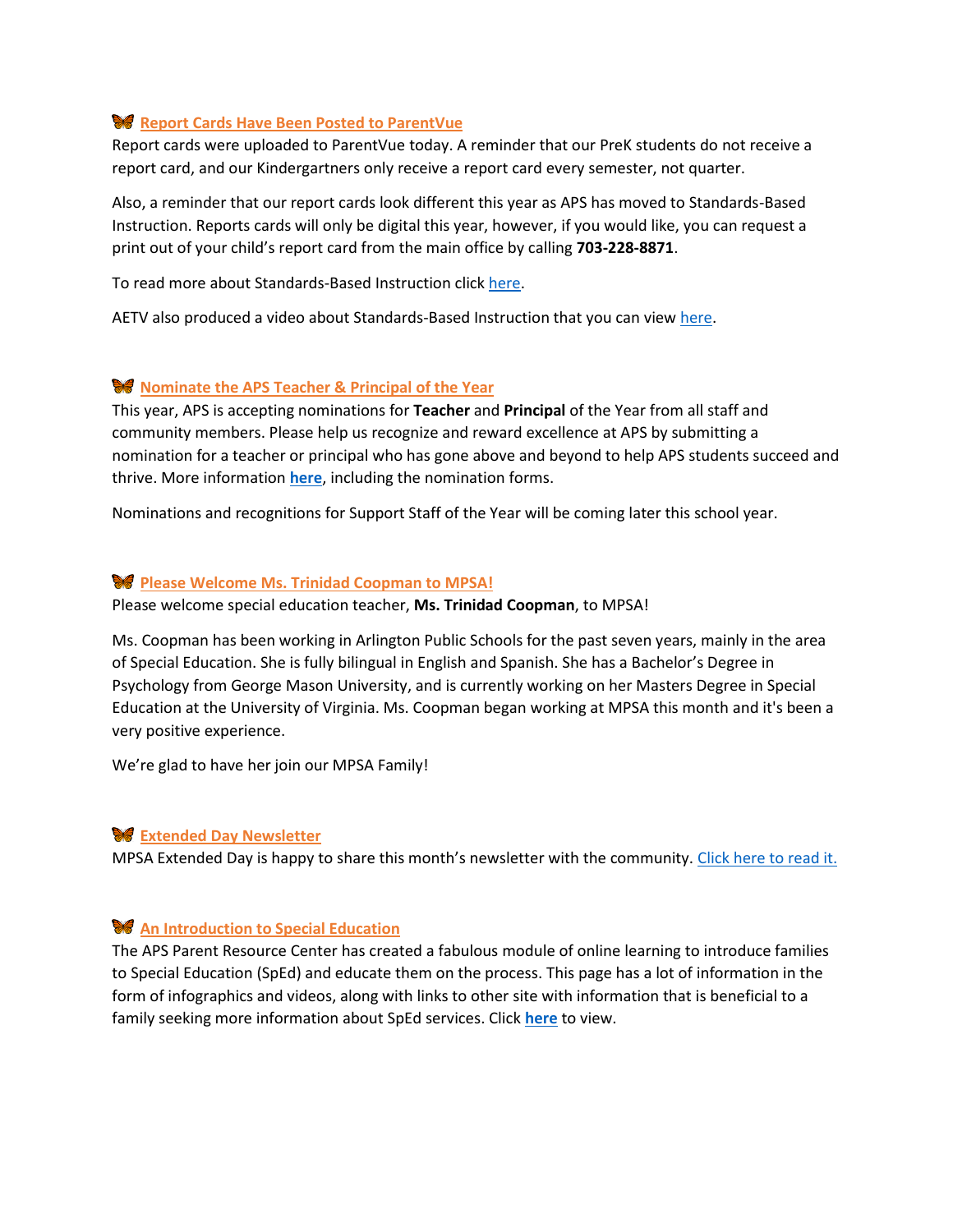# **ICYMI: PTA Reflections Winners Have Been Announced**

Congratulations to all Reflections participants and winners. We had a total of 62 entries and entries in all categories in the primary and intermediate levels. The winners are listed below and first place entries in each category have advanced to the Arlington County level. Thank you to the caregivers who ensured their children's forms were completely and correctly filled out and helping their children with the submission process. Over the next few weeks I will be uploading the artwork onto our ACMPTA Facebook site for all to enjoy. Here is the link: https://www.facebook.com/ACMPTA

Here are the winners:

## **LITERATURE**

## **PRIMARY**

1<sup>st</sup> Place: Flower Burst by Valentina McCoy, 2<sup>nd</sup> Grade

## **INTERMEDIATE**

1<sup>st</sup> Place: Sharing Kindness by Saidarshan Nevethan, 3<sup>rd</sup> Grade 2<sup>nd</sup> Place: Our Greatest Weapon by Layla Kulkarni, 5<sup>th</sup> Grade 3<sup>rd</sup> Place: Try by Matilda Pray, 4<sup>th</sup> Grade

## **DANCE**

#### **PRIMARY**

1<sup>st</sup> Place: Dance for Everyone by Wesley Doerrer, 2<sup>nd</sup> Grade

#### **INTERMEDIATE**

1<sup>st</sup> Place: Inspiring Happiness by Evan Bell, 3<sup>rd</sup> Grade 2<sup>nd</sup> Place: TBD by Cecile Direnfeld, 3<sup>rd</sup> Grade

## **MUSIC**

#### **PRIMARY**

1<sup>st</sup> Place: Happiness/The Woods by Arlymae Carson, 2<sup>nd</sup> Grade

2<sup>nd</sup> Place: That's How I Can Change the World by Ariana Kulkarni, 2<sup>nd</sup> Grade

3<sup>rd</sup> Place: We Can Change the World by Boran Yurt, 2<sup>nd</sup> Grade

## **INTERMEDIATE**

- 1<sup>st</sup> Place: Sunshine by Akunna Isiadinso, 5<sup>th</sup> Grade
- 2. I Can Change the World by Charles Thomson, 4<sup>th</sup> Grade
- 3. Wear a Mask Beautiful Day by Hannah Gerardo, 3<sup>rd</sup> Grade

**FILM PRODUCTION**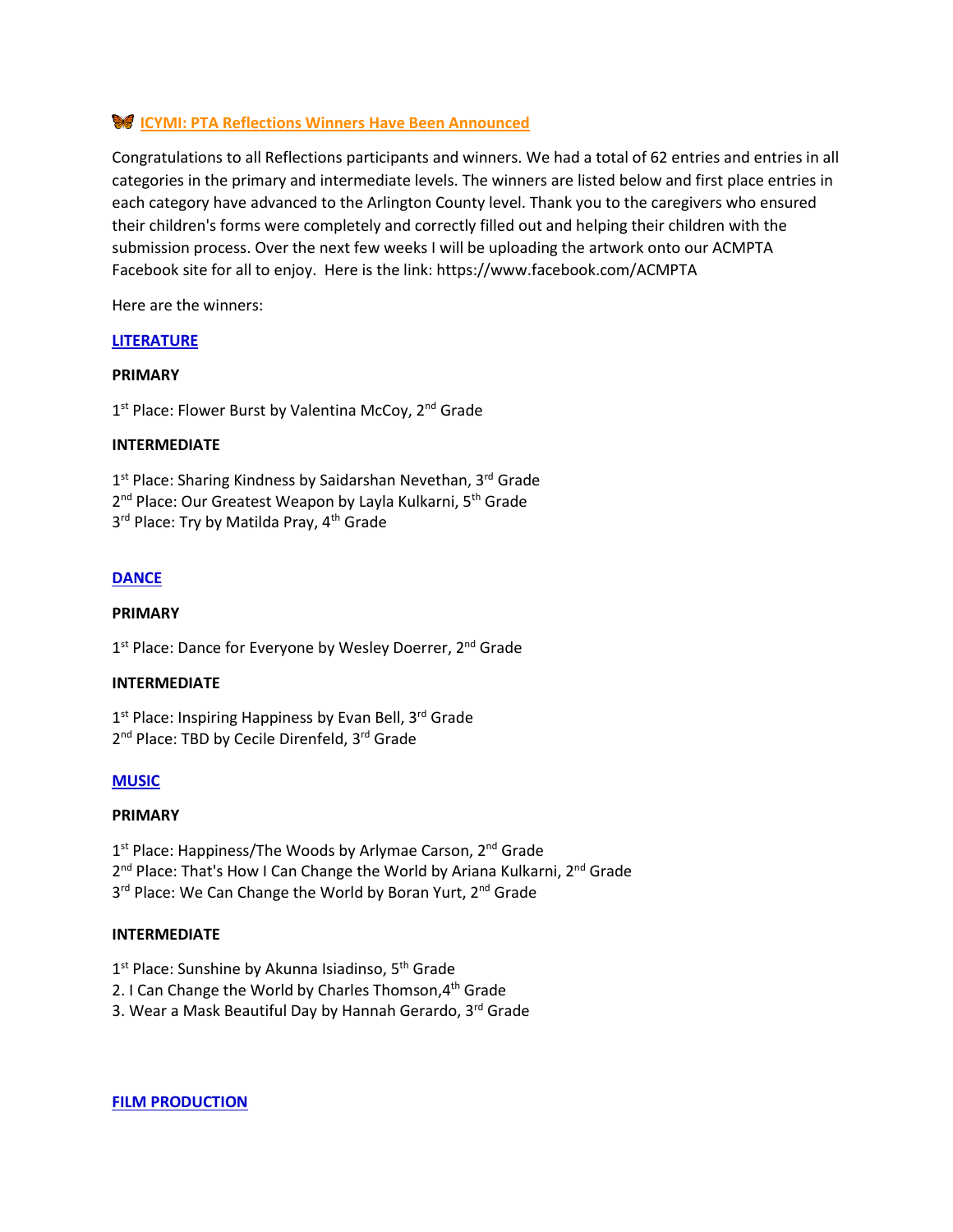#### **PRIMARY**

1<sup>st</sup> Place: Helping Endangered Species by Julian Lynch, 1<sup>st</sup> Grade 2<sup>nd</sup> Place: How I Change the World by Jules Johnson, 2<sup>nd</sup> Grade 3<sup>rd</sup> Place: Cinnamon Roll Cake by Alexander Harold, 2<sup>nd</sup> Grade

## **INTERMEDIATE**

1<sup>st</sup> Place: Blooming Friendship by Camilla Randi, 4<sup>th</sup> Grade 2<sup>nd</sup> Place: Planting a Tree by Helaena Strock, 3<sup>rd</sup> Grade 3<sup>rd</sup> Place: I Will Change the World by Raising Money for Those in Need by Asa Cozzens, 4<sup>th</sup> Grade

## **PHOTOGRAPHY**

#### **PRIMARY**

1<sup>st</sup> Place: I Will Teach People About Animals by Dhilan Kirwin, 2<sup>nd</sup> Grade 2<sup>nd</sup> Place: Theodore's Photography by Theodore Bellamy-Cesar, 1<sup>st</sup> Grade

## **INTERMEDIATE**

1<sup>st</sup> Place: Water Life by Zain Ihmeidan, 4<sup>th</sup> Grade 2<sup>nd</sup> Place: The Parting Paths by Nandini Kirwin, 5<sup>th</sup> Grade 3<sup>rd</sup> Place: Capturing Nature by Abdullah Afridi, 3<sup>rd</sup> Grade

## **VISUAL ARTS**

#### **PRIMARY**

1<sup>st</sup> Place: The Resource Saver by Andrew Sandoval, 2<sup>nd</sup> Grade 2<sup>nd</sup> Place: Ocean Cleanup by Julian Gobena, 1<sup>st</sup> Grade 3<sup>rd</sup> Place: Building Green Cities by Sloane Coward, 2<sup>nd</sup> Grade 3<sup>rd</sup> Place (Tie): I will Protect Nature by Dhilan Kirwin, 2<sup>nd</sup> Grade Honorable Mention: Planting a Tree by Luisa Randi, Kindergarten

## **INTERMEDIATE**

1<sup>st</sup> Place: The Endangered Sea Turtle by Aliya-Kay Filabi, 3<sup>rd</sup> Grade 2<sup>nd</sup> Place: The Inner Eye's Point of View by Jorie Johnson, 5<sup>th</sup> Grade 2<sup>nd</sup> Place (Tie): Sharing Kindness by Saidarshan Nevethan, 3<sup>rd</sup> Grade 3<sup>rd</sup> Place: Go's and No's by Emmett Smith, 4<sup>th</sup> Grade 3<sup>rd</sup> Place (Tie): The Endangered Animals by Miles Gobena, 4<sup>th</sup> Grade

Please note that there were ties in Visual Arts for 2nd and 3rd place. There was an error in the PTA newsletter this past Monday. Thank you for your creativity and participation.

Sincerely,

Vaneshree Moodley, PTA Reflections Chair

**W** Upcoming Dates